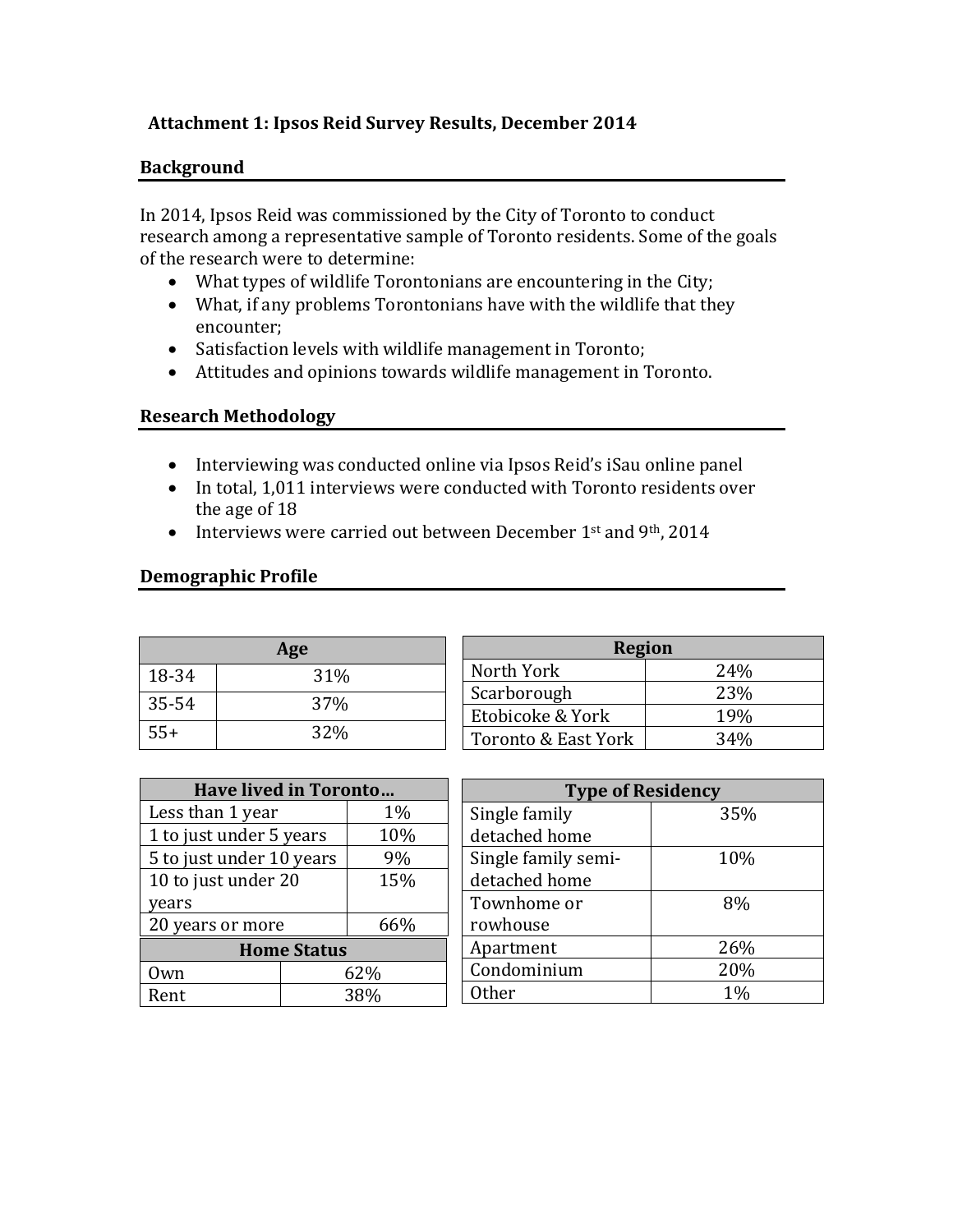#### **High-level Summary of Survey Results**

- The biggest wildlife issue for Torontonians is the mess created when raccoons get into garbage. The frequency with which this happens has a negative impact on satisfaction with the City's ability to properly manage wildlife.
- Although 3/4 of Torontonians are *satisfied* with the City's wildlife management, most are only somewhat satisfied with the *current management* practices
- The vast majority agree that while the City bears the responsibility to better manage wildlife, they also feel strongly that residents need to learn how to cohabitate with wildlife in the City.
- Residents feel strongly that the City should provide more educational information for people on how to deal with wildlife.
- 3/4 of Torontonians agree there is an overpopulation of raccoons in the City of Toronto.
- Overall, opinions of residents are evenly split down the middle on whether the City should undertake a cull of urban wildlife

# **Detailed Findings**

# **Encountering Wildlife in the City**

| Wildlife                                           | At home or on my<br>property | In parks and other<br>natural areas |
|----------------------------------------------------|------------------------------|-------------------------------------|
|                                                    | 74%                          | 63%                                 |
|                                                    | 60%                          | 43%                                 |
|                                                    | 34%                          | 35%                                 |
|                                                    | 14%                          | 21%                                 |
|                                                    | 8%                           | 35%                                 |
|                                                    | 5%                           | 27%                                 |
| I do not encounter wildlife / none of the<br>above | 20%                          | 17%                                 |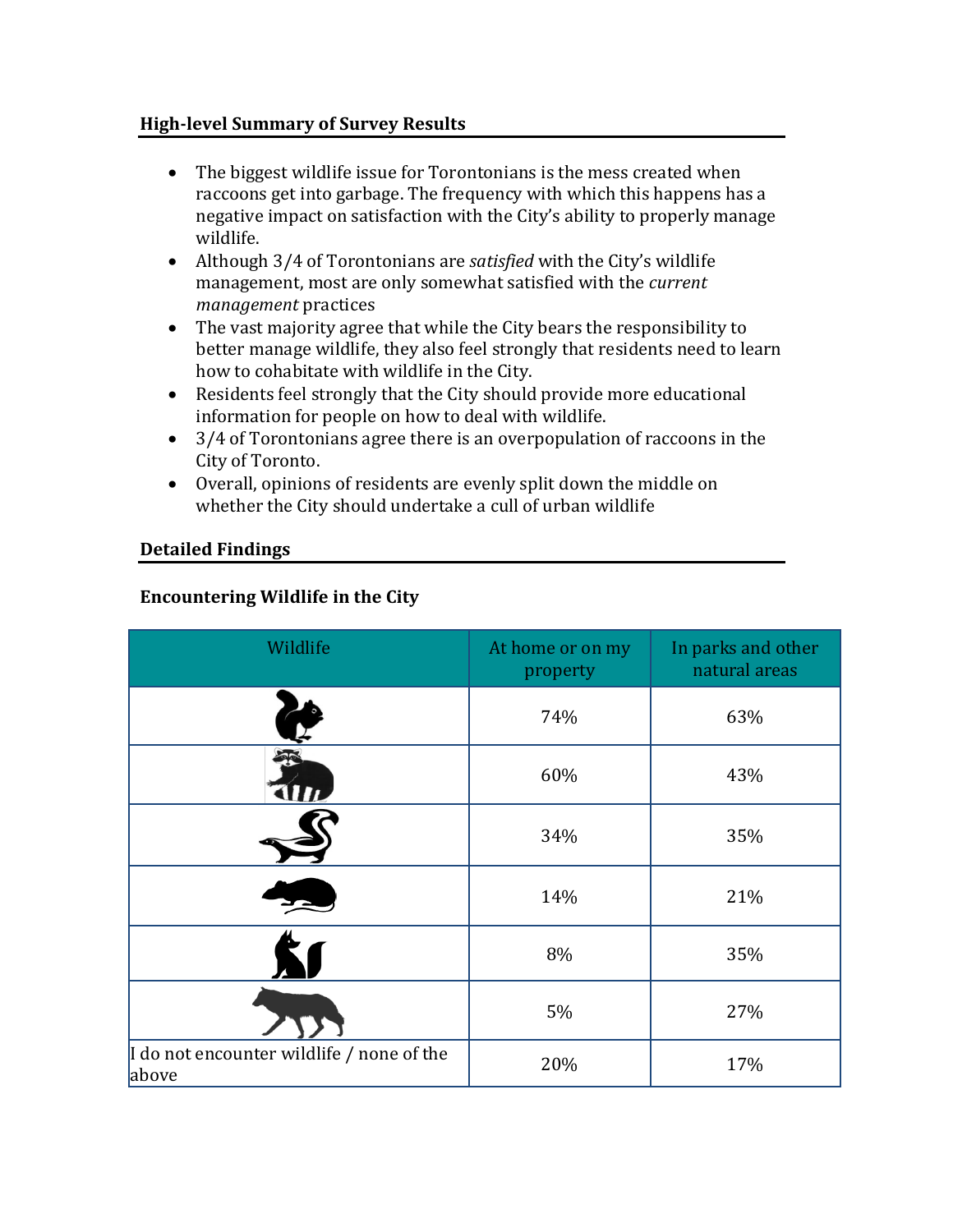- Squirrels followed by raccoons and skunks are the most common animal encountered on personal property and in parks. One third of Torontonians (35%) encounter foxes in parks and green spaces – significantly more than the 8% who encounter them on their property. Overall, two-in-ten Torontonians do not encounter any wildlife at home or in parks. Not surprisingly, those who feed wildlife in the City are much more likely to encounter wildlife at home or on their property.
- Dissatisfaction with the management of wildlife in the city is positively correlated to encountering raccoons and skunks on personal property. Residents who encounter raccoons and skunks at home or on their property are more likely to be dissatisfied with the management of wildlife.

|                                | At home or on my property |                    |            |                       |             |
|--------------------------------|---------------------------|--------------------|------------|-----------------------|-------------|
|                                | Total                     | Etobicoke<br>/York | North York | Toronto<br>/East York | Scarborough |
| $\boldsymbol{\ell}$            | 74%                       | 75%                | 77%        | 69%                   | 77%         |
|                                | 60%                       | 65%                | 58%        | 61%                   | 60%         |
|                                | 34%                       | 39%                | 35%        | 30%                   | 36%         |
|                                | 14%                       | 8%                 | 13%        | 15%                   | 18%         |
|                                | 8%                        | 9%                 | 9%         | 4%                    | 11%         |
|                                | 5%                        | 5%                 | 3%         | 4%                    | 7%          |
| I do not encounter<br>wildlife | 20%                       | 20%                | 18%        | 23%                   | 18%         |

# **Encountering Wildlife at Home or Property**

• Regionally, Torontonians who are living in old Toronto and East York encounter squirrels and foxes on their property much less frequently than other areas of the City. Old Toronto and East York residents as well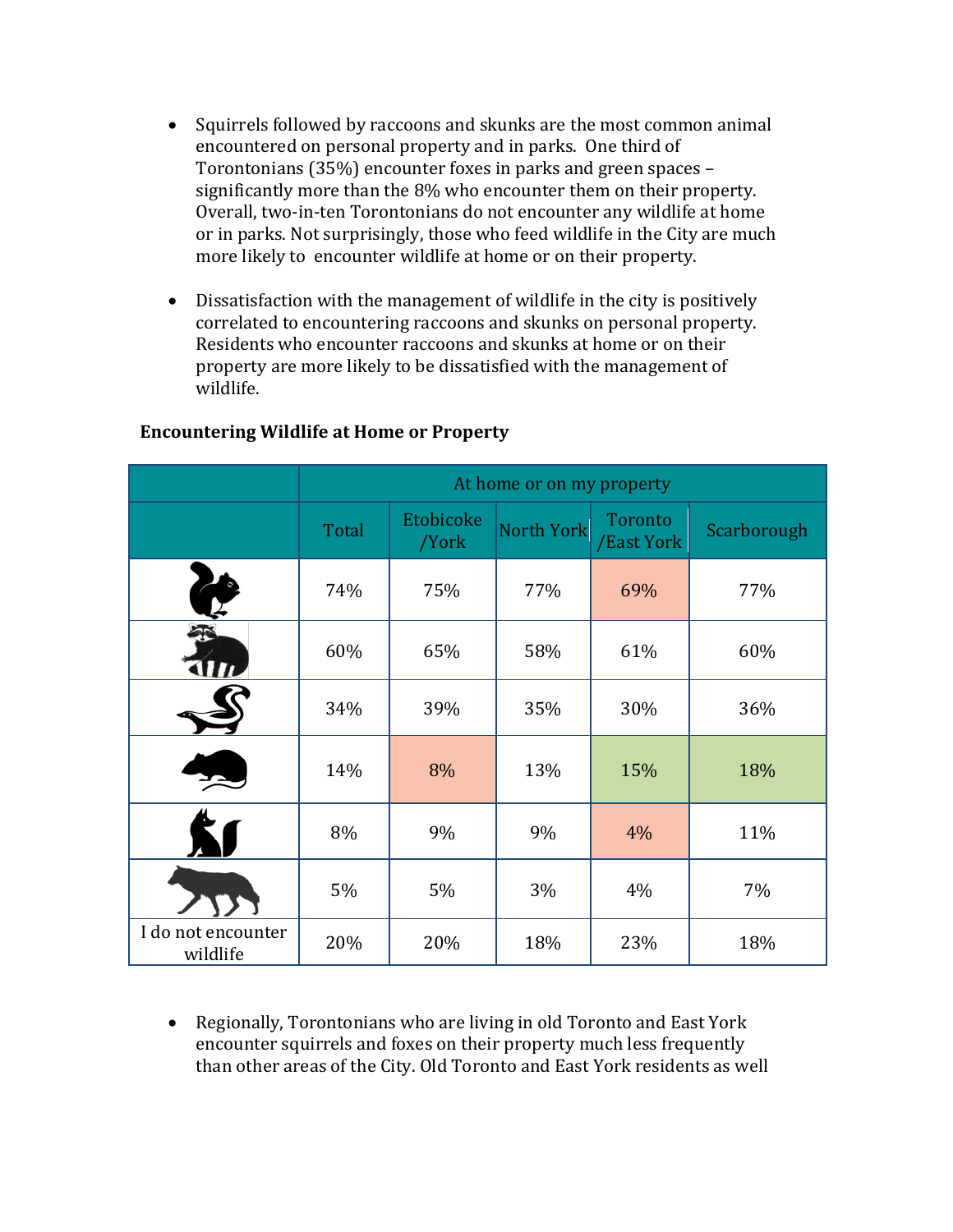as Scarborough residents are most likely to find rats on their property compared to other areas – particularly Etobicoke and York.

|                                | In Parks and Natural Areas |                    |            |                       |             |
|--------------------------------|----------------------------|--------------------|------------|-----------------------|-------------|
|                                | Total                      | Etobicoke<br>/York | North York | Toronto<br>/East York | Scarborough |
|                                | 63%                        | 62%                | 61%        | 65%                   | 61%         |
|                                | 43%                        | 42%                | 42%        | 42%                   | 47%         |
|                                | 35%                        | 40%                | 39%        | 29%                   | 36%         |
|                                | 21%                        | 23%                | 21%        | 19%                   | 22%         |
|                                | 35%                        | 39%                | 38%        | 27%                   | 39%         |
|                                | 27%                        | 32%                | 29%        | 21%                   | 31%         |
| I do not encounter<br>wildlife | 17%                        | 14%                | 19%        | 18%                   | 17%         |

# **Encountering Wildlife in Parks and Natural Areas**

• Torontonians who live downtown (old Toronto) and East York areas of the city are significantly less likely to encounter skunks, foxes and coyotes in parks and natural areas compared to all other areas of the City.

**Types of Wildlife Problems – Squirrels**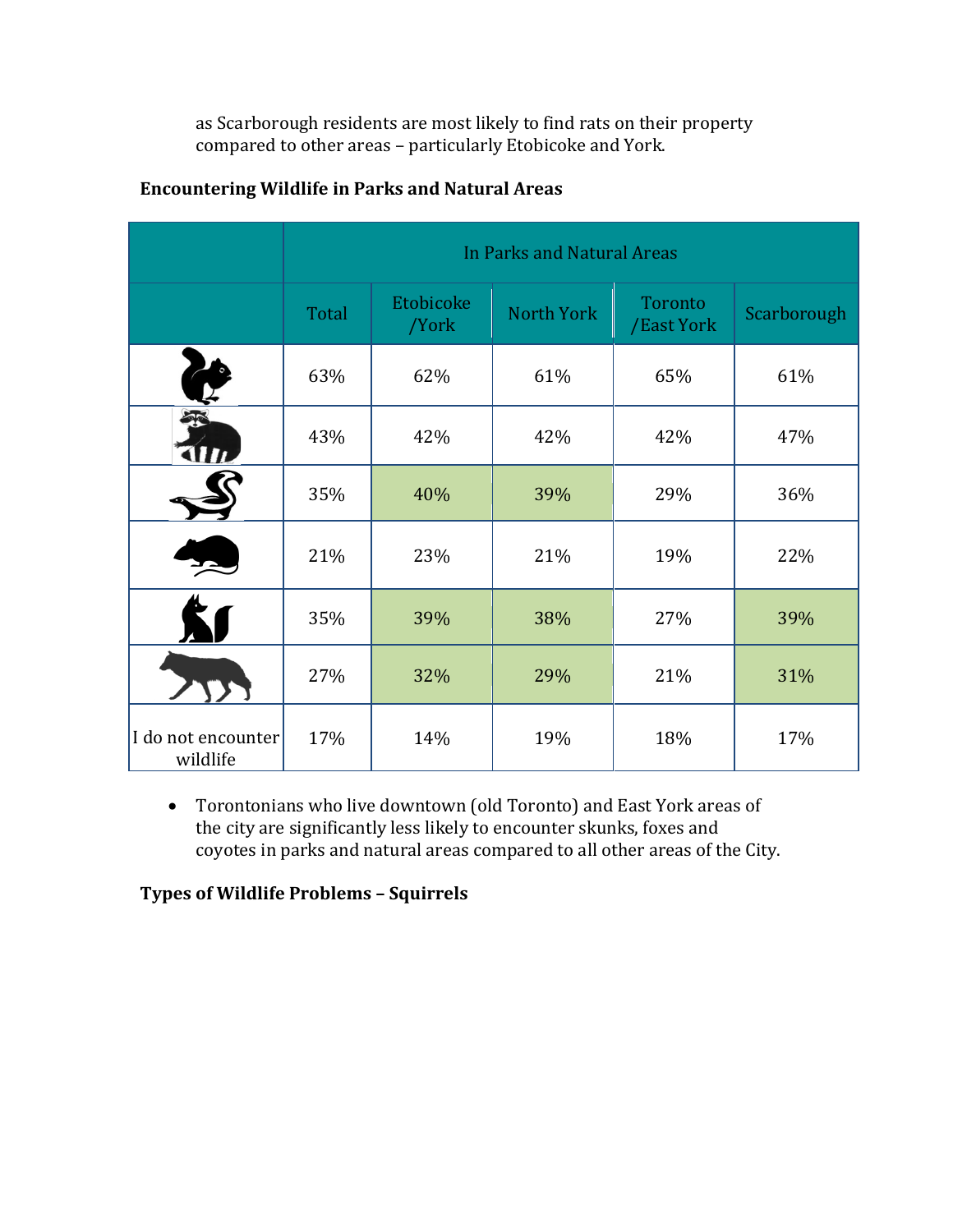

- Just over half of Torontonians (57%) don't encounter *any* problems with squirrels. For those who do encounter problems with squirrels, the most common issue is that they make a mess followed by squirrels getting into residents homes and garbage.
- North York and Scarborough residents are most likely to have issues with squirrels getting into their garbage (15% respectively).

#### **Types of Wildlife Problems – Raccoons**



- Among the Torontonians who encounter raccoons, the majority have problems with them getting into their garbage (66%) and just making a general mess (57%). One-quarter are concerned for their personal safety (26%) and for the safety of their pets (23%). •
- Compared to other areas of the City, Scarborough residents are most likely to complain about raccoons getting into their garbage (73%).

#### **Type of Wildlife Problems – Skunks**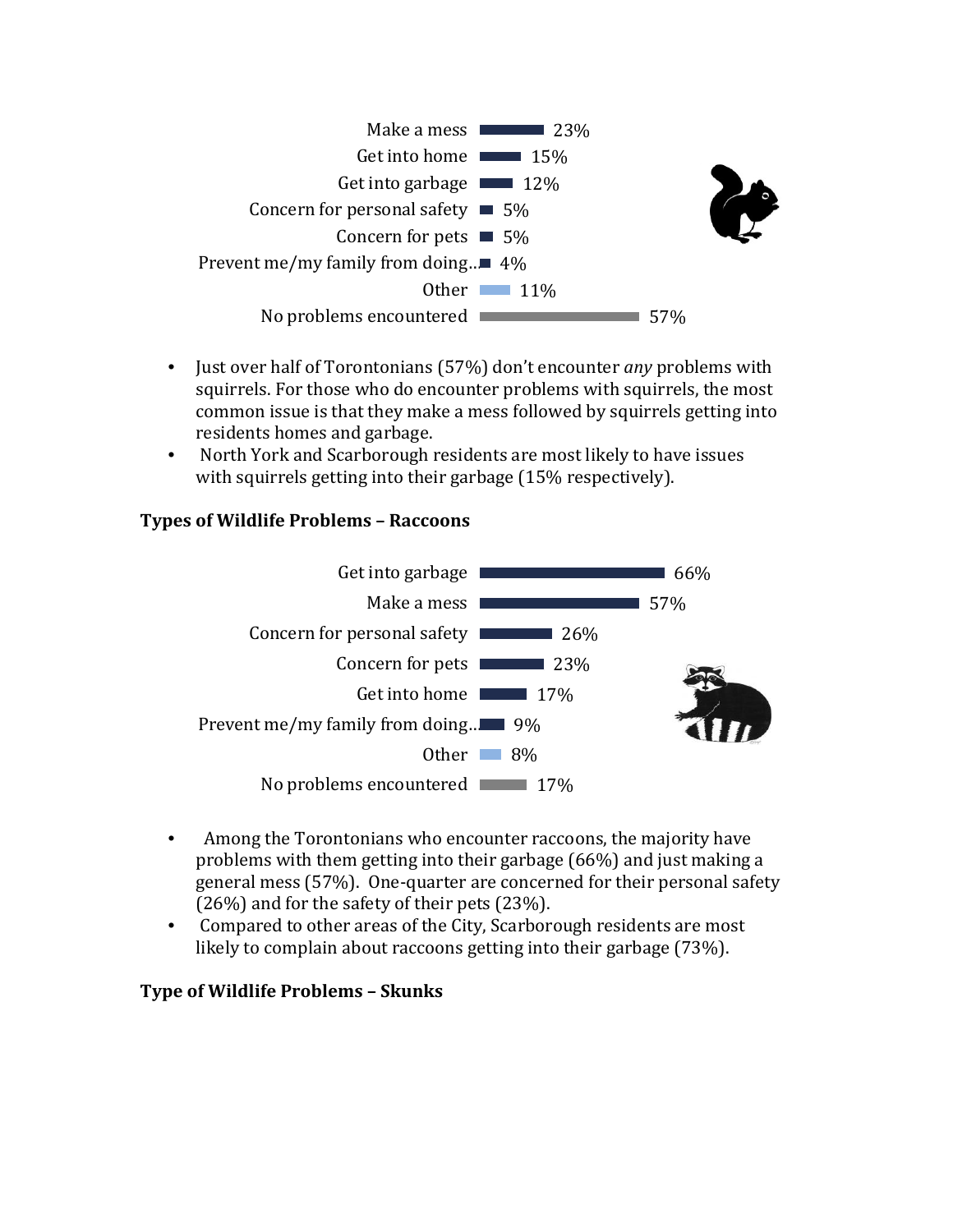

- One-third of Torontonians do not encounter any problems with skunks when their paths cross.
- Roughly one-quarter of Torontonians, the biggest issue with skunks is concern for their personal safety, the safety of their pets and that they make a mess.

#### **Types of Wildlife Problems – Coyotes**



• Half of Torontonians say that they have had no problems with coyotes when they have encountered them. The top issue for residents who encounter coyotes is concern for the safety of their pets and for their own personal safety.

#### **Types of Wildlife Problems - Foxes**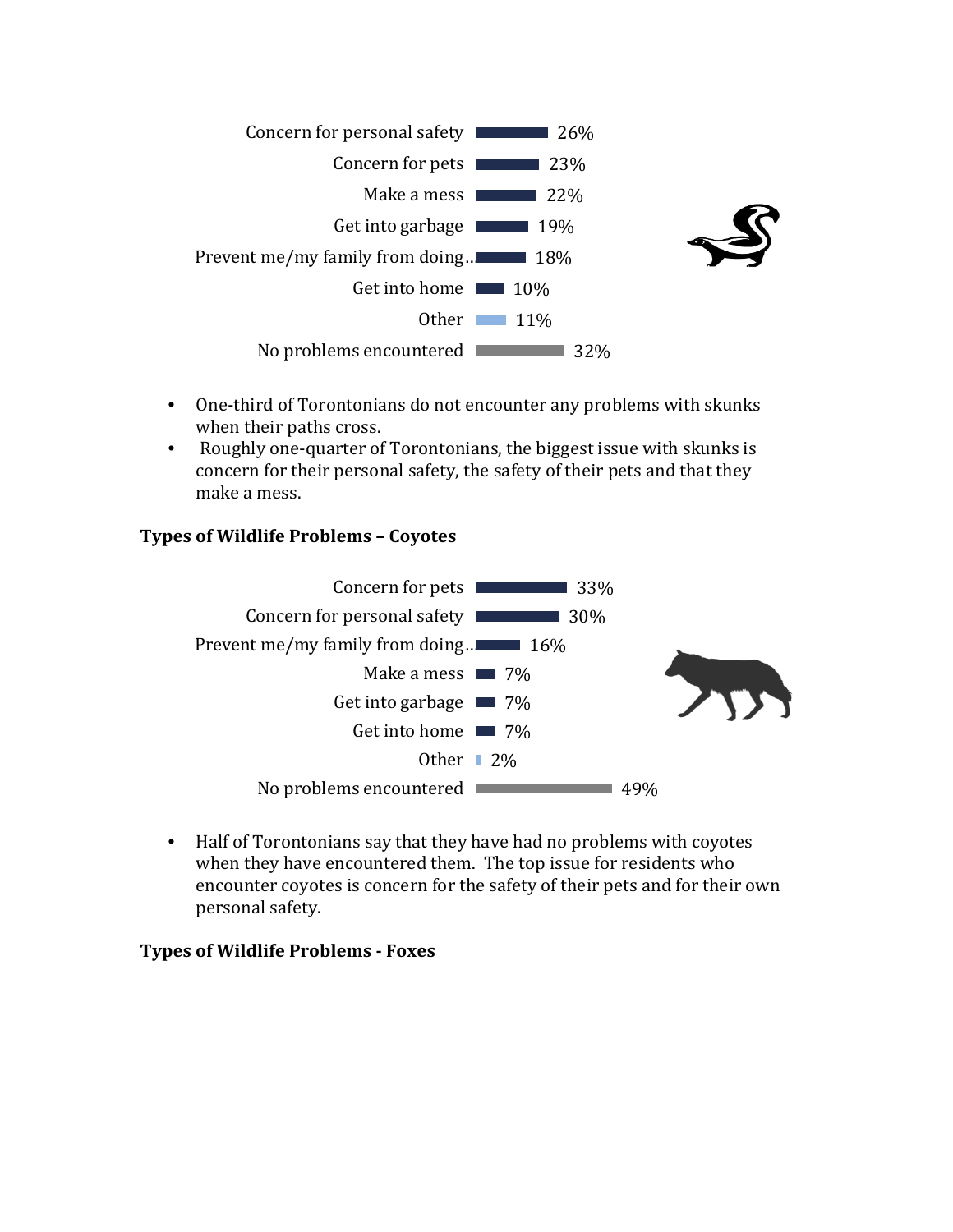

- The majority of Torontonians do not encounter any problems with foxes.
- Residents who do encounter foxes are concerned for the safety of their pets and for their personal safety.

# **Types of Wildlife Problems – All animals**



Looking at all of the wildlife problems in aggregate, the most common • issues are animals getting into garbage and making a mess. Four-in-ten Torontonians who have encountered wildlife in the city say that they are concerned for their personal safety. One-third are concerned for their pets and that they have had issues with wildlife in their home.

# **Types of Wildlife Problems – All Animals By Region**

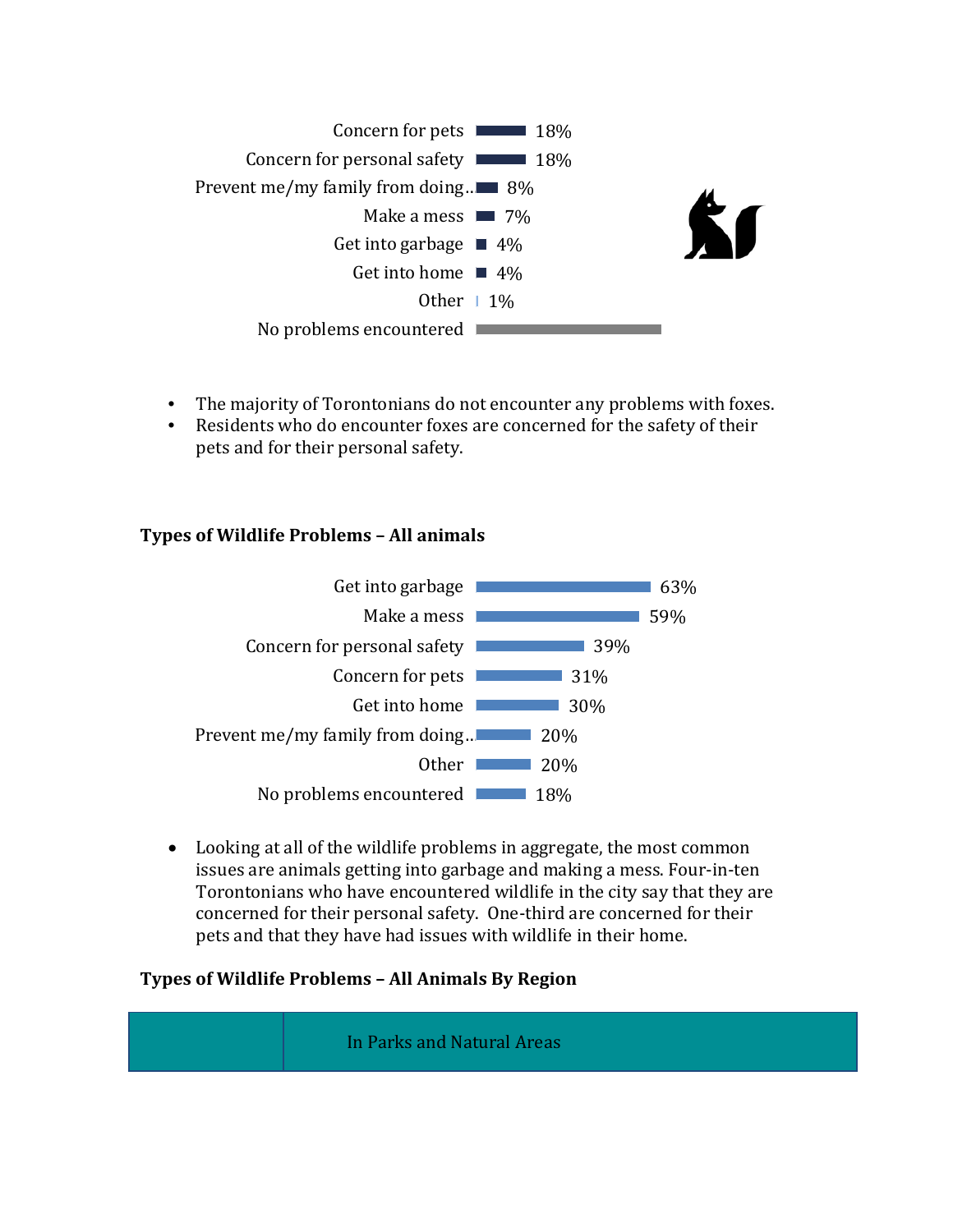|                                                          | Total | Etobicoke<br>/York | <b>North York</b> | Toronto<br>/East York | Scarborough |
|----------------------------------------------------------|-------|--------------------|-------------------|-----------------------|-------------|
| Get into garbage                                         | 63%   | 61%                | 65%               | 58%                   | 69%         |
| Make a mess                                              | 59%   | 62%                | 60%               | 55%                   | 60%         |
| Concern for<br>personal safety                           | 39%   | 44%                | 43%               | 30%                   | 43%         |
| Concern for pets                                         | 31%   | 36%                | 29%               | 31%                   | 31%         |
| Get into home                                            | 30%   | 31%                | 31%               | 26%                   | 34%         |
| Prevent me/my<br>family from doing<br>certain activities | 20%   | 23%                | 22%               | 14%                   | 24%         |
| <b>Other</b>                                             | 20%   | 23%                | 19%               | 21%                   | 15%         |
| No problems<br>encountered                               | 18%   | 16%                | 15%               | 25%                   | 14%         |

• When looking at the problems caused by all of the animals combined, old Toronto and East York residents are the least likely to have issues with animals getting into their garbage, their home, general safety concerns or problems doing certain activities as a result of the wildlife. Compared to other areas of the City, old Toronto and East York residents are most likely to say that they have not encountered any problems with wildlife in the City.

# **Addressing Wildlife Problems**

Among those residents who encountered Wildlife problems,

- the majority (61%) have not done anything about the problem.
- Roughly 25% did something about it themselves
- 14% said that they hired a wildlife control operator or contractor.

There are no statistically significant regional differences on how Torontonians address wildlife problems around their home.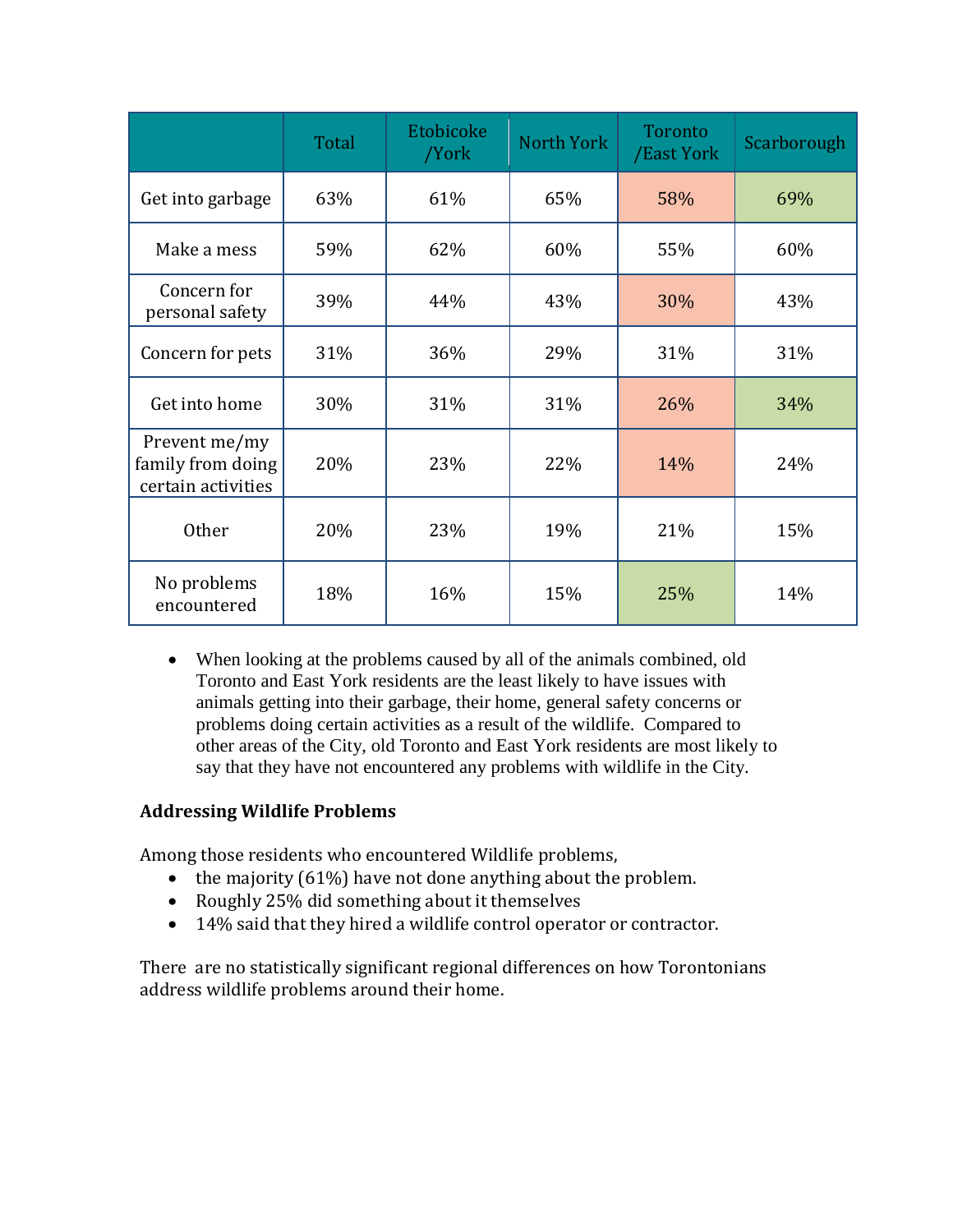

# **Does anyone in your household feed wildlife in the City of Toronto?**



• The vast majority of Torontonians (87%) do not feed wildlife in the City. Those who *do* feed wildlife in the City, are more likely to have encountered wildlife at their home or in park areas of the City. Torontonians who feed animals are also more likely to be satisfied with the management of wildlife.

#### **Satisfaction with Wildlife Management**

Although three-quarters of Torontonians are satisfied with the City's wildlife management, most are only *somewhat satisfied* with the current management practices – only 9% said that they were very satisfied.

Very satisfied Somewhat satisfied Somewhat dissatisfied Very dissatisfied



# **Level of Agreement with Wildlife Statements**